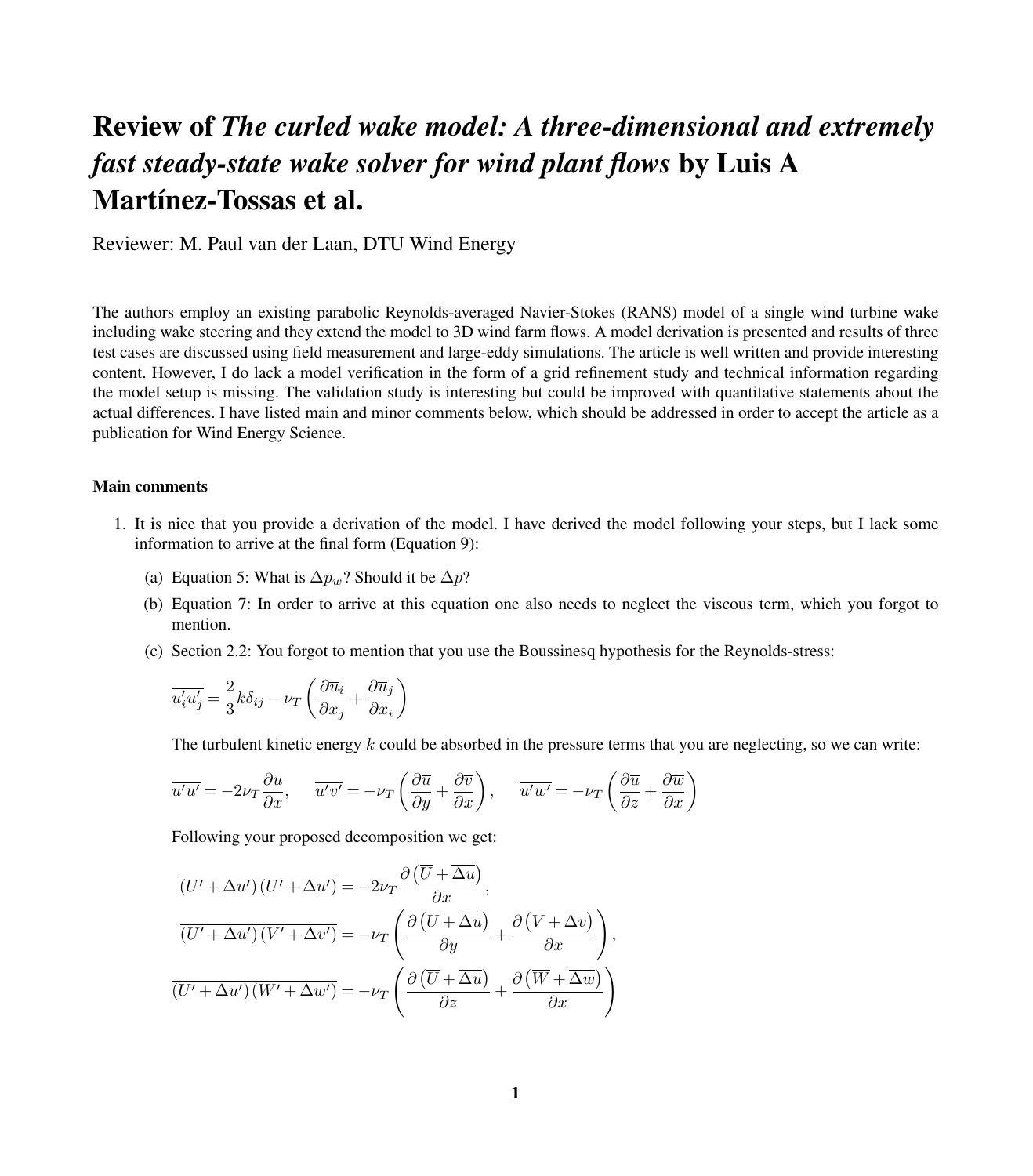Subtracting the mean U-momentum contributions by assuming that the Boussinesq hypothesis holds for the mean background flow we obtain:

$$
\overline{(2U'\Delta u' + \Delta u'\Delta u')} = -2\nu_T \frac{\partial \overline{\Delta u}}{\partial x},
$$

$$
\overline{U'\Delta v' + V'\Delta u' + \Delta u'\Delta v'} = -\nu_T \left(\frac{\partial \overline{\Delta u}}{\partial y} + \frac{\partial \overline{\Delta v}}{\partial x}\right),
$$

$$
\overline{U'\Delta w' + W'\Delta u' + \Delta u'\Delta w'} = -\nu_T \left(\frac{\partial \overline{\Delta u}}{\partial z} + \frac{\partial \overline{\Delta w}}{\partial x}\right),
$$

(d) In addition, when substituting the above in Equation 7 of the article and using Equation 8 we get:

$$
\frac{\partial \overline{\Delta u}}{\partial x} = -\frac{1}{\overline{U} + \overline{\Delta u}} \left[ \left( \overline{V} + \overline{\Delta w} \right) \frac{\partial \overline{\Delta u}}{\partial y} + \left( \overline{W} + \overline{\Delta w} \right) \frac{\partial \overline{\Delta u}}{\partial z} + 2\nu_T \frac{\partial^2 \overline{\Delta u}}{\partial x^2} + \nu_T \left( \frac{\partial^2 \overline{\Delta u}}{\partial y^2} + \frac{\partial^2 \overline{\Delta v}}{\partial x \partial y} \right) + \nu_T \left( \frac{\partial^2 \overline{\Delta u}}{\partial z^2} + \frac{\partial^2 \overline{\Delta w}}{\partial x \partial z} \right) \right]
$$

This is not the same as the final result presented in Equation 7 of the article, where the terms related to the streamwise gradients seem to be neglected:

$$
2\frac{\partial^2 \overline{\Delta u}}{\partial x^2} + \frac{\partial^2 \overline{\Delta v}}{\partial x \partial y} + \frac{\partial^2 \overline{\Delta w}}{\partial x \partial z} = 0
$$

Please clarify. If my derivation is correct and this assumption for the Reynolds-stresses is indeed required, then you should add the assumption to the article.

2. Equation 12: When you introduce an additional constant in the effective eddy viscosity, you are actually scaling your Equation 12: when you introduce an additional constant in the effective eddy viscosity, you are actually scaling your<br>mixing length scale by a factor  $\sqrt{C}$  and you can write an effective mixing length in the same form a Blackadar using an effective von Kármán constant and an effective maximum length scale:

$$
\ell_{\rm m,eff} \equiv \ell_{\rm m} \sqrt{C} = \frac{\kappa z \sqrt{C}}{1 + \frac{\sqrt{C} \kappa z}{\sqrt{C} \lambda}} = \frac{\kappa^* z}{1 + \frac{\kappa^* z}{\lambda^*}},
$$

with  $\kappa^* = \sqrt{\frac{1}{2}}$  $\overline{C}\kappa$  and  $\lambda^* = \sqrt{\frac{C}{C}}$  $\overline{C} \lambda$ . Hence, the constant C is not an independent constant. If you use  $C = 8$ , then  $\kappa^* =$ 2.83 $\kappa$ , which seems very high to me. In addition, the maximum length scale  $\lambda$  also represent a boundary layer height that needs to be adjusted for each flow case, see for example [van der Laan et al.](#page-3-0) [\(2020\)](#page-3-0), where a similar limited-lengthscale turbulence closure is discussed.

- 3. Section 2.1.1: Here you mention that any background flow can be chosen. However, you do state that the background flow should also satisfy the RANS equation of U-momentum (Equation 6), so this is a requirement of the background flow that is worth to mention explicitly. For example, using experimental field data could have included effects of Coriolis and/or atmospheric stability that you are not considering in Equation 6.
- 4. How do you model the thrust coefficient for yawed cases? Do you use an analytical relation between the thrust coefficient and the yaw angle?
- 5. Have you performed a grid refinement study to verify the model? You mention an order of grid spacing for x and y to obtain numerical stability in Section 3 but how does the flow solution behave with grid refinement? This is an important question that should be addressed in order to accept the article publication. This also applies to the vertical spacing (z).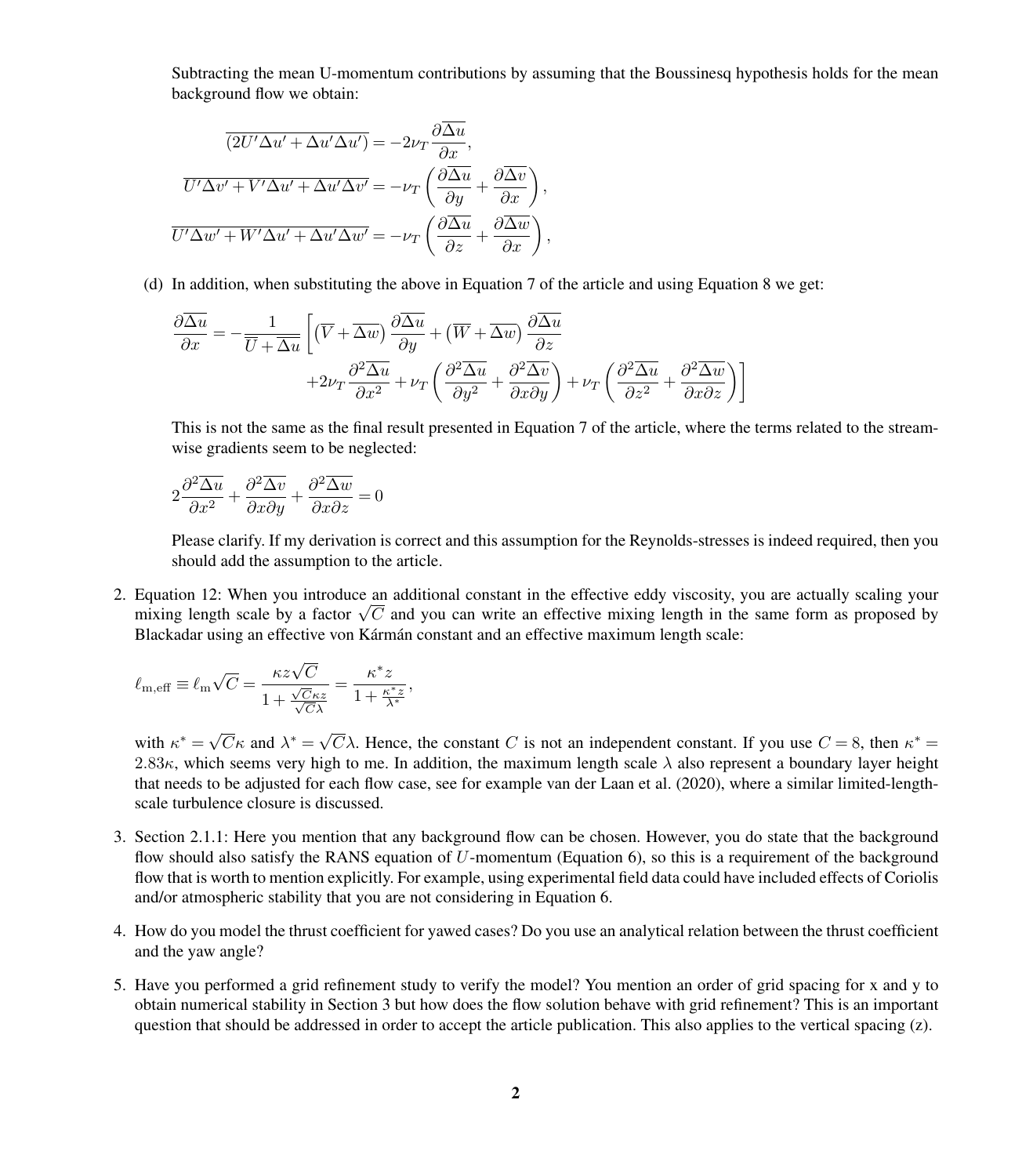- 6. What is the actual chosen grid spacing and how large are the domain dimensions? Is the grid spacing uniform or is there also grid stretching?
- 7. You use a logarithmic inflow in your model representing a neutral atmospheric surface layer. At the same time you apply a mixing length model with a maximum set length scale, representing an idealized (stable) atmospheric boundary layer. This combination does not make sense to me. I would either use a logarithmic inflow with a mixing length that represent the atmospheric surface layer ( $\kappa z$ ) or I would use an idealized atmospheric boundary layer velocity profile with the mixing length profile including a maximum set value.
- 8. The computational effort in order of seconds for a single flow case is impressive. However, a wind farm layout/control optimizer would most likely use AEP in the objective function and calculating the AEP would require in order of  $10^3$ - $10^4$ flow cases. Hence, the presented model is still quite expensive for an optimization process where the AEP is required for each iteration.
- 9. How large is the wind direction bin used to bin the SCADA? If this bin is small, i.e. 5°, have you considered applying wind direction uncertainty as a Gaussian filter of several models results for different wind directions? See for example [Gaumond et al.](#page-3-1) [\(2014\)](#page-3-1) and [van der Laan et al.](#page-3-2) [\(2015\)](#page-3-2).
- 10. It would be more fair to plot the standard error of the mean as error bars in Figure 4, so the standard deviation normalized by the square root of the number of bin samples.
- 11. Section 4.3: I lack information on how this test case was performed:
	- (a) Which wind turbine was used, NREL-5MW?
	- (b) What was the wind direction, 270◦ ?
	- (c) What was the wind farm layout (or spacing) for each wind farm case?
- 12. The article could benefit from more quantitative statements when validating the model. How large are the difference with either measurements or LES? What would these differences mean in terms of AEP?
- 13. Figure 8: The difference between individual wind turbine powers are actually quite large and I would not consider this a good agreement. This does not mean that your model is not performing well, but it could be that the LES model has not reached a steady-state as you also point out.
- 14. It would make sense to me to compare the model with an elliptic RANS AD model, which would be a more fair comparison with respect to using LES. You could consider this for future work.

## Minor comments

1. Line 140: Equation 1 should be Equation 7.